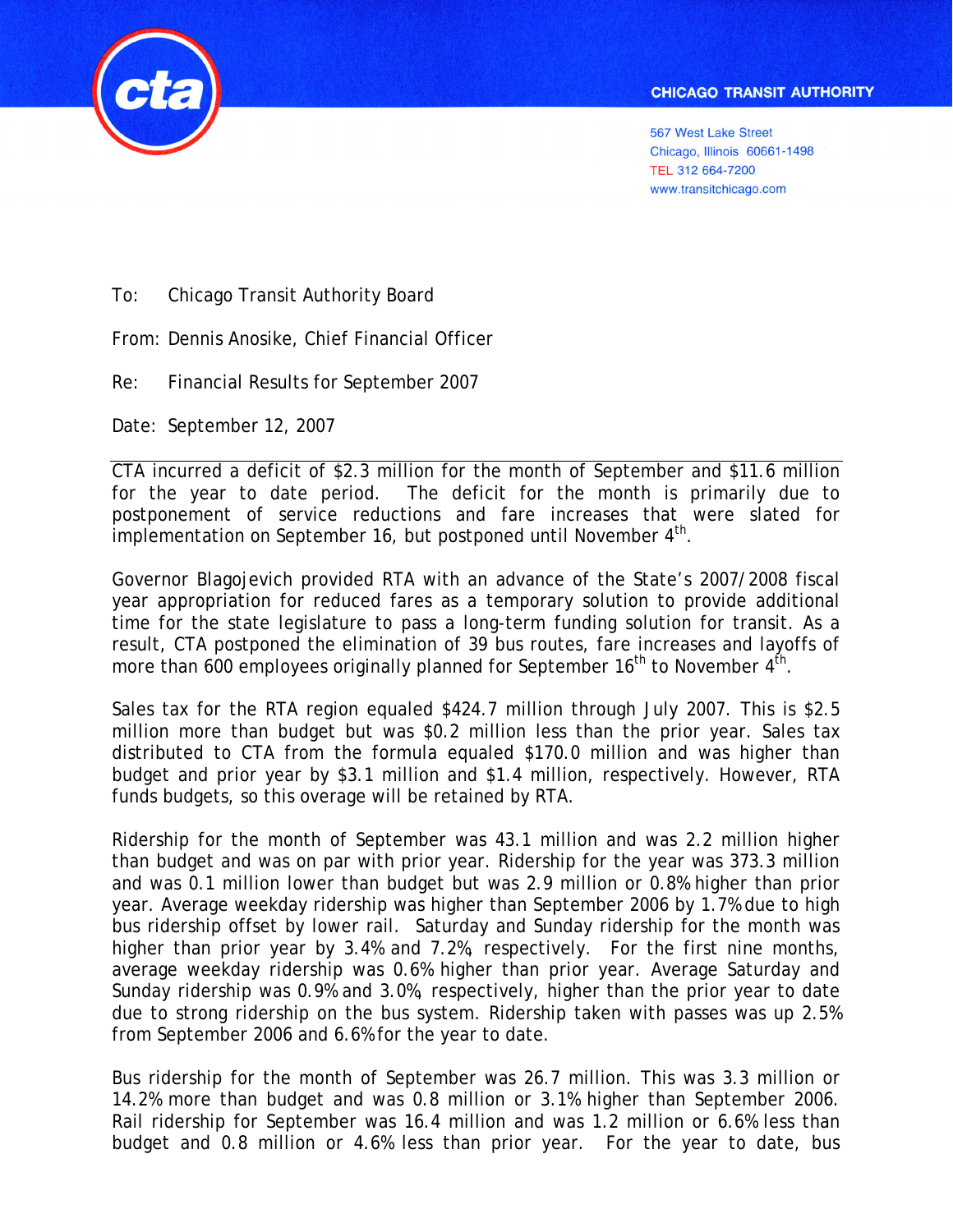ridership was 229.9 million and was 9.6 million or 4.5% more than budget and was 7.5 million or 3.4% more than prior year. Rail ridership was 143.4 million and was below budget and prior year by 10.1 million or 6.6% and 3.5 million or 2.4%, respectively.

Public Funding Required for Operations for the month was \$34.9 million resulting in a \$2.3 million budget deficit for the month. For the first nine months, CTA has a budget deficit of \$11.6 million.

Recovery Ratio, which measures the percentage of operating expenses CTA funds from internally generated revenues, was 59.80% for the month and was unfavorable by 2.20 percentage points primarily due to the higher expenses than budgeted. For the year to date period, recovery ratio was 51.9% and was 1.66 percentage points lower than budget.

Operating Expenses for the month equaled \$79.7 million and were \$2.1 million more than budget. For the year to date, operating expenses were \$825.5 million and were \$0.5 million or 0.1% less than budget. The current month overage is primarily a result of deferring the service cuts, maintenance cost associated with an aging fleet, higher fuel costs, and preparation costs for the fare increase and service cuts.

Labor Expense was \$55.9 million for the month of September and \$605.1 million for the year to date. This was below budget for the month and year to date by \$0.6 million and \$12.3 million, respectively, due to elimination of administrative and support positions, vacancies and other cost controls.

Material Expense was \$6.2 million for the month and was over budget by \$0.7 million or 12.5%. For the year to date, material expense was \$61.0 million and was \$3.6 million or 6.3% more than budget. Compared to the prior year to date period, material expense is \$3.9 million or 6.7% higher. The higher material expense is primarily due to the postponement of the service cuts, rail fleet maintenance required due to delays in the quarter and mid life overhauls. In particular, axle and wheel assemblies on the 2600 series rail cars and brakes and brake calipers are currently being replaced. Material for rail operations is \$6.4 million more than budget for the year to date.

Fuel for Revenue Equipment was \$5.1 million for the month and \$52.9 million for the year. This exceeded budget for the month by \$0.8 million and the year to date period by \$7.7 million primarily due to higher miles and fuel prices. The current month variance also reflects postponement of the service cuts. The gross average price paid per gallon for the month was \$2.68. The fuel swap increased the average price by \$0.13 bringing the net cost per gallon to \$2.81. The budget assumed an average price of \$2.50 per gallon.

Electric Power for Revenue Equipment was \$2.4 million for the month and \$21.6 million for the year. Power expense was on par with budget for the month, but was \$0.9 million more than budget for the year. The year to date unfavorable variance is primarily due to the cold weather in February.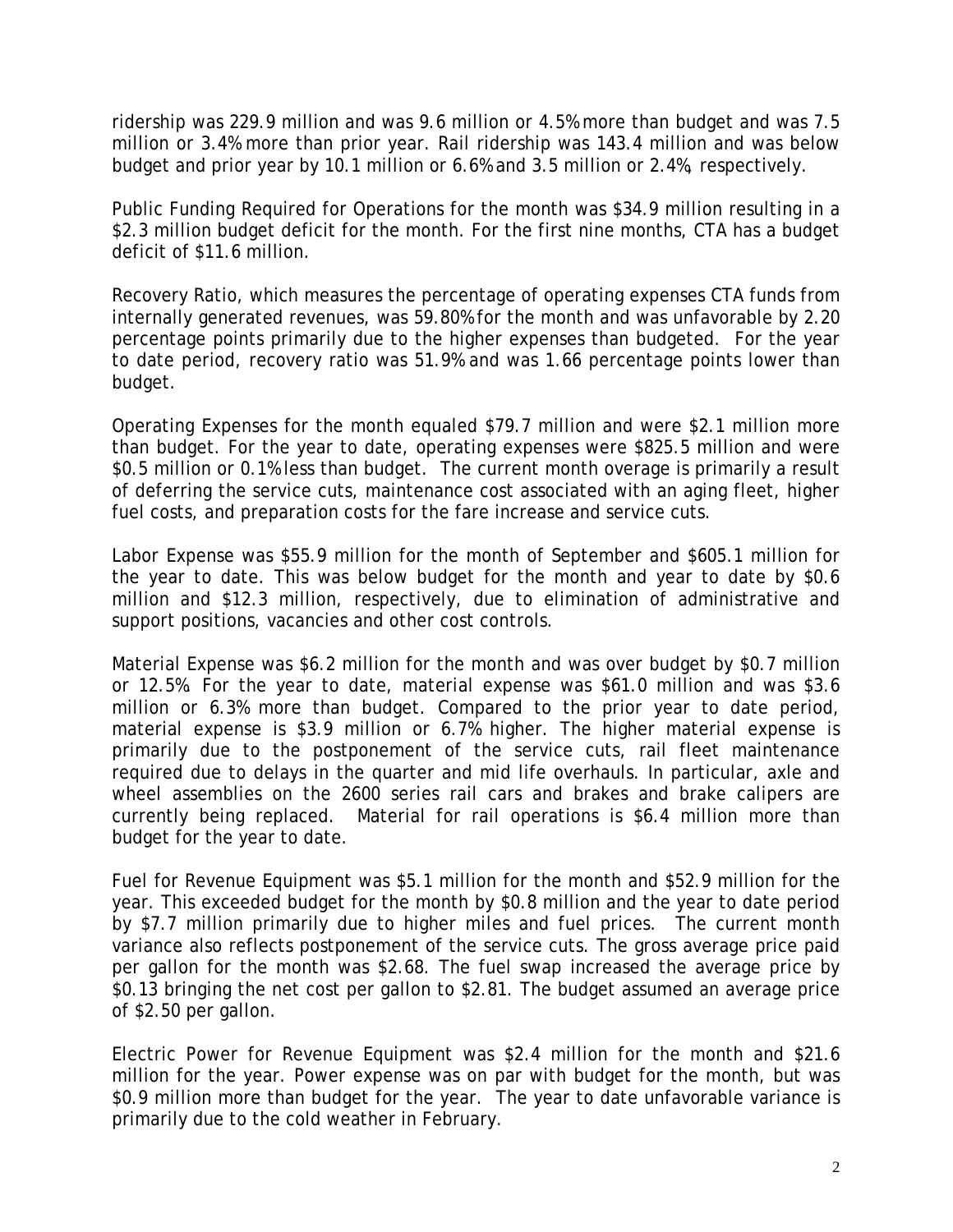Provision for Injuries and Damages Expense was \$2.1 million for the month and \$18.8 million year to date and is on par with budget.

Purchase of Security Services was \$2.5 million for the month and was \$0.4 million less than budget. Year to date security expense is \$23.3 million and was \$3.2 million less than budget due to lower contractual rates for guard service than anticipated in the budget.

Other Expenses equaled \$5.5 million for the month and were \$1.6 million higher than budget due to costs associated with the fare increase and service cuts such as maps, newspaper ads, etc. Additionally one time costs for facilities maintenance (elevator floor, fencing and glass replacements) and rail car floors sealants also contributed to the overage. Year to date other expenses were \$42.8 million and were \$2.8 million more than budget due to the aforementioned items.

System-Generated Revenue was \$44.7 million for the month and \$402.3 million for the year to date. This was \$0.2 million lower than budget for the month and \$12.1 million lower than budget for the year principally due to lower fare, advertising, and investment income.

Fare Revenue was \$37.7 million for the month and was below budget by \$0.8 million. The average fare for the month was \$0.87 per ride and was \$0.06 lower than budget due in part to the postponement of the fare increase and customers opting for fare media that offers a lower cost per ride based on their travel patterns. Year to date fare revenue was \$344.1 million and was \$10.7 million lower than budget. Compared to prior year, fare revenue is \$2.3 million lower for the month and \$5.8 million lower for the year to date.

Reduced Fare Reimbursements were \$3.3 million for the month and \$24.7 million for the year to date period. This was \$0.8 million more than budget for the month and \$1.0 million higher than budget for the year. The favorable variance for the month and year to date is due to higher than budgeted reduced fare ridership and reimbursement.

Advertising, Charter and Concessions Revenue equaled \$2.0 million in September and was \$0.1 million less than budget due to timing difference for revenue from contracted services. Year to date revenue for this category was \$17.2 million and was \$1.7 million lower than budget as the new contract for advertising revenues for platforms and vehicles was not approved until mid-January. The contract with the prior vendor expired on December 31, 2006.

Investment Income was \$0.7 million for the month and \$6.5 million for the year to date. This was \$0.3 million less than budget for the month and \$2.5 million lower for the year due to a lower cash balance.

Statutory Required Contributions were \$0.0 million and were on par with budget.